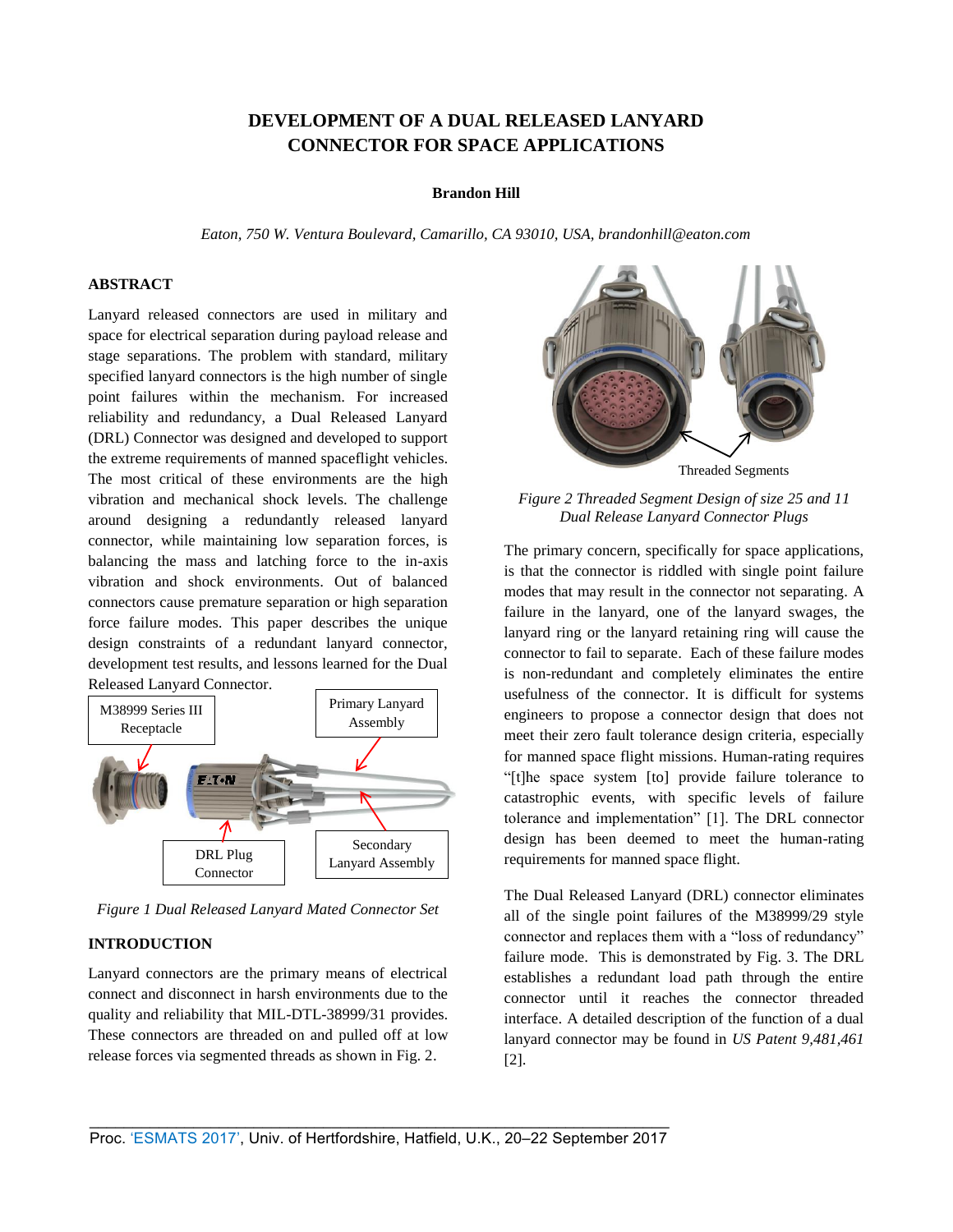

*Figure 3 Redundancy Features of the DRL*

In addition to providing redundant load paths, lanyard released connectors for space applications are required to handle significantly higher vibration and shock load cases compared to what is traditionally required for M38999 lanyard connectors. Human-rated space vehicles include launch abort fail safes which propel the payload away from the launch vehicle if a launch failure occurs [1]. The DRL connectors are expected to survive and function throughout environments that are +6db higher than M38999 vibration environments. This becomes increasingly difficult when trying to maintain low forces during separation and not exceeding the envelope of a Type 1 M38999/31 lanyard connector.

#### **Environments**

DRL connectors are used throughout all separation stages of a launch vehicle and payload. The most extreme of these separation stages in terms of vibration load case is the launch abort system. Launch vehicles seeking human-rated certification are required to "provide abort capability from the launch pad until Earth-orbit insertion" [1]. For separation connectors located near the launch abort engines, the loads can be intense.

The DRL's will be qualified to the vibration profiles shown in Fig. 4 and Fig. 5. These levels are representative of the vibration levels of a Launch Abort Failsafe System. The levels of particular concern for the DRL connectors are those in-line with the central axis of the connector (normal) as these are the loads that could potentially cause the connector to prematurely separate via the latching mechanism.



*Figure 4 Typical Launch Abort Vibration Environment (Normal)*



*Figure 5 Typical Launch Abort Vibration Environment (In-Plane)*

The DRL's will also be qualified to the SRS shock levels shown in Fig 6. To reduce program cost and schedule, a mechanical shock setup that enabled a high number of test iterations was developed to greatly reduced setup and configuration time in comparison to pyro shock testing.



*Figure 6 SRS Shock Test Levels*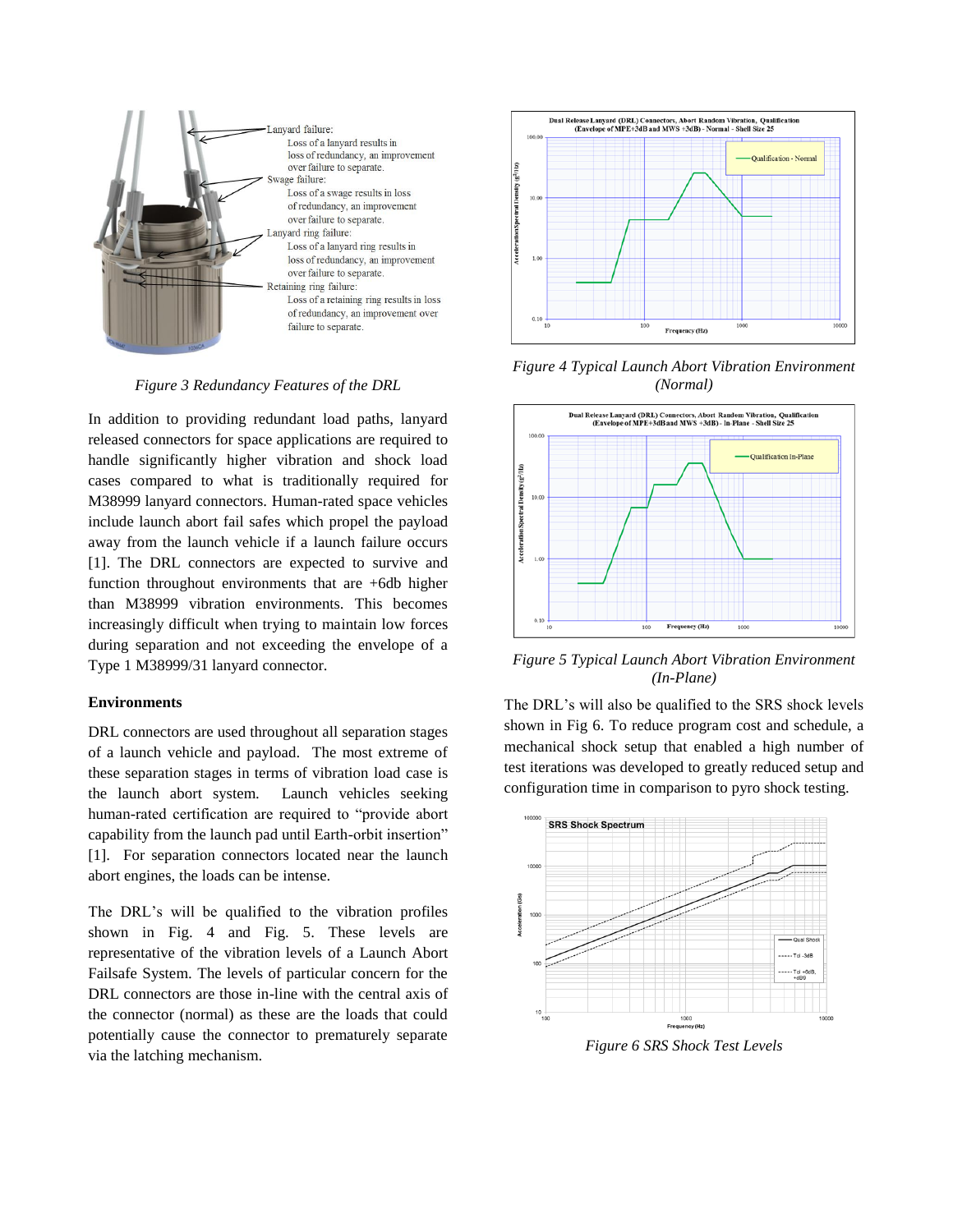### **DEVELOPMENT TESTING**

Extensive development testing was performed on the DRL connectors to validate functionality and performance during launch abort vibration environments. Connectors were verified for workmanship through preflight testing (acceptance testing) to ensure that proper run-in was achieved for lubricated surfaces and springs prior to abort vibration testing. The connectors functioned as expected for all in-plane vibration profiles; however, they experienced a premature separation failure mode during the normal vibration profile and the normal shock profile.

#### **Vibration Test**

The vibration was controlled via a .85mV/G shock accelerometer located on the vibration cube and a response was measured on the opposite side of the connector mounting plate using a triaxial accelerometer, shown in Fig. 6. The connector was monitored for electrical discontinuities greater than 1 µsec throughout testing. In order to ensure the vibration profile met the test tolerances, the profiles was ramped up to full levels in 3dB increments for five seconds, starting at -9dB. A total of five connectors were tested.



*Figure 7 Vibration Test Configuration*

During the ramp up to full vibration levels, at approximately -3dB, all five connectors electrically and mechanically separated, thus failing the vibration test.

# **Vibration Root Cause Analysis**

After complete disassembly of the connector and evaluation of the test set up, it was determined that there was no critical hardware failure (i.e. broken springs, broken components, etc.), and that the normal abort vibration case had taken the connector beyond its designed capabilities. During vibration, the mass of the connector components, in-line with the load path for connector separation, were being accelerated to a point that when the mechanical stops, held down by a latching spring, were impacted, the force generated exceeded that of the latching spring force. Overly simplifying this phenomenon meant that we were dealing with the force equation:

$$
F = M \times A \qquad (1)
$$

To remove the premature separation failure mode, two variables could be adjusted: mass and latching force. Acceleration is dictated by the vibration profile.

A design change to increase the latching force of the connector was briefly evaluated, but ultimately was not pursued due to requirement constraints of the overall envelope of the connector and to the allowable force available in the system for functional separation. For those reasons, the only available design path was to reduce the mass of the critical components that are in the separation load path of the connector as shown in Fig. 7.



*Figure 8 Critical Component Load Path*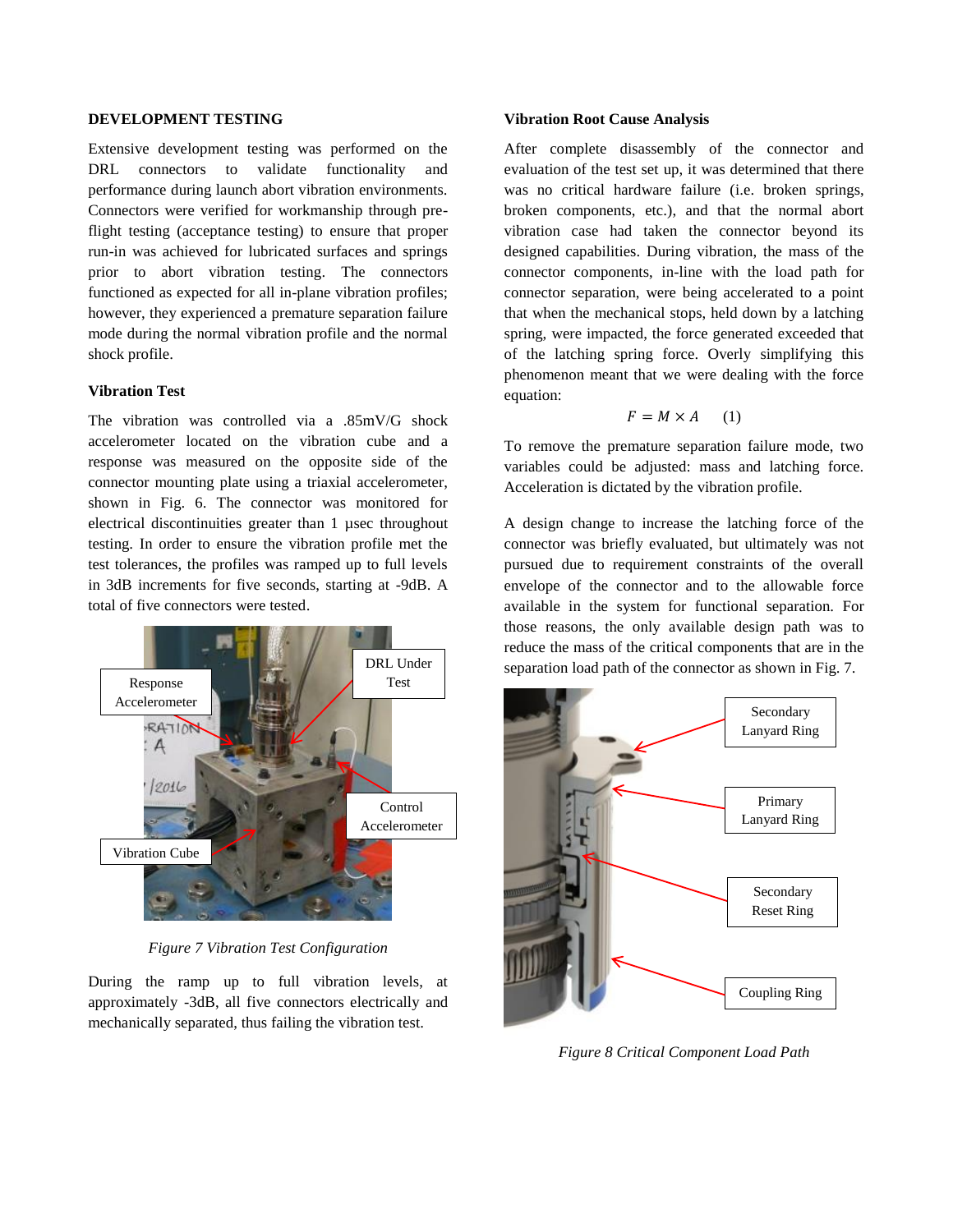In order to confirm the design direction of removing weight from the critical components, one of the original development connectors was evaluated under a sine vibration sweep to anticipate resonance and what potential impact reducing weight would cause. To accomplish this, an accelerometer was mounted to the secondary lanyard ring to measure vibration response. The test control was located on the vibration cube as shown in Fig. 8. After testing the original design, a lower weight configuration was tested by removing the secondary lanyard ring and secondary reset ring. This effectively simulated a 20% reduction of mass in the critical components.



*Figure 9 Sine Sweep Test Configuration*

With a one g acceleration sweep, the original design showed a resonance at approximately 750 Hz with a magnitude of approximately 7 times that of the input. Under the same sine sweep conditions, the simulated light weight mass model still showed a resonance at approximately 750 Hz, but the magnitude of the resonance was only about 4 times that of the input. Fig. 9 shows the comparison between the original design and the simulated light weight mass model. At key frequencies, the resonance exhibited by the critical components was significantly reduced in the light weight mass model than that of the original design.



*Figure 10 Sine Sweep Results*

## **CONNECTOR REDESIGN**

To achieve a light weight connector design, three of the four critical components underwent significant redesign. The coupling ring was reduced in height by approximately 1/8" (3.175mm). The secondary lanyard ring was modified to have 3 full threads engaged to the secondary reset ring, instead of 6. The metal stops of the threaded interface between the secondary lanyard ring and secondary reset ring was also switched from bottoming on the bottom of the secondary lanyard ring to the top of the secondary lanyard ring. The secondary reset ring was effectively cut in half. The portion of the ring that originally interfaced with the latching components to reset the connector after separation was replaced with a snap ring. The secondary reset ring interfaces with the other components in the connector were also optimized for weight reduction. After all of these design changes, shown in Fig. 10, the total weight reduction achieved in the critical separation components was 28%.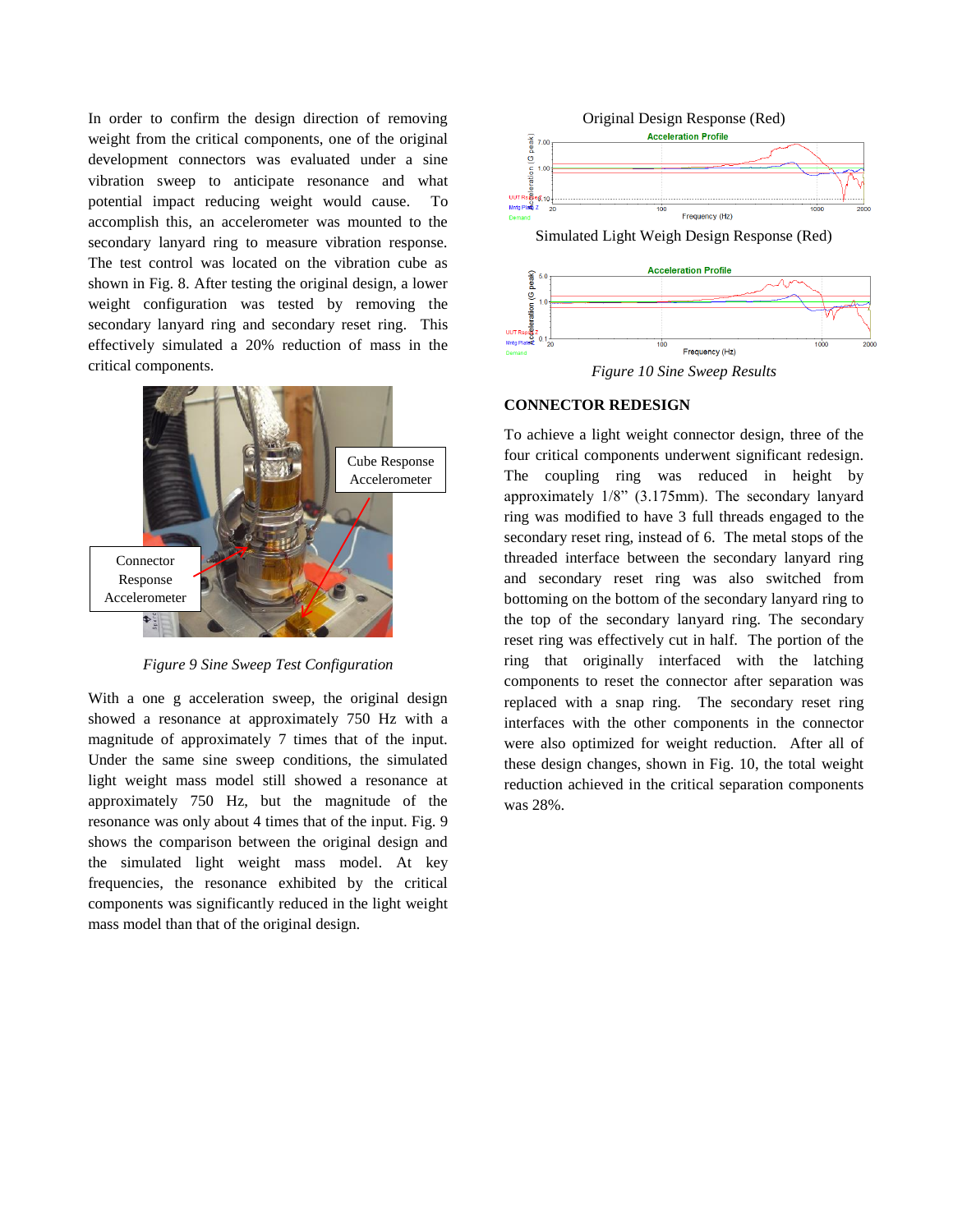

*Figure 11 Light Weight Design Modifications*

Achieving the weight reduction meant that the redesigned connector would have reduced acceleration resonance at 750 Hz frequency range. Effectively, the mass and acceleration of the connector had been significantly reduced. By maintaining the same latching force as was previously provided in the original connector design, high confidence was realized in meeting the connector requirements. This was validated by retesting five, newly prototyped, light weight, DRL connectors through the vibration environment. The redesign not only stayed electrically and mechanically connected through the duration of the test, but was able to attain a three times test duration without any degradation to the core functions of the connector. Overall Grms margin was not able to be tested due to shaker table capabilities.

### **Shock Testing**

The test setup for Shock Response Spectrum (SRS) shock testing included a suspended beam and a mechanical impactor to generate the shock profile. A representative test setup is shown in Fig. 11. Response accelerometers were placed directly onto the connector mounting plate. The connector was monitored for electrical discontinuities greater than 1 µsec throughout testing.



*Figure 12 Suspended SRS Shock Set Up*

The first attempt at performing the shock testing resulted in fairly nominal test conditions, as demonstrated by Fig. 12; however, the DRL exhibited both electrical and mechanical separation during the shock event through the axis of the connector. This failure mode was the same as what was witnessed during vibration testing.



*Figure 13 Suspended SRS Shock Test Profile*

After evaluation of the test set up, the root cause of failure was deemed to be due to over-testing. Video evidence of the tests showed the entire test setup displacing in the direction of the impulse nearly one full inch. The additional velocity generated in the connector, as a result of the displacement, added significant impact loads against the latching mechanism via the components in-line with the functional separation load path. In normal flight conditions, the rigidity of the connector mounting structures do not allow for large displacements during shock environments. To better simulate flight environments, a new test stand was developed that was more representative of a resonance beam. Fig. 14 illustrates the modified test setup.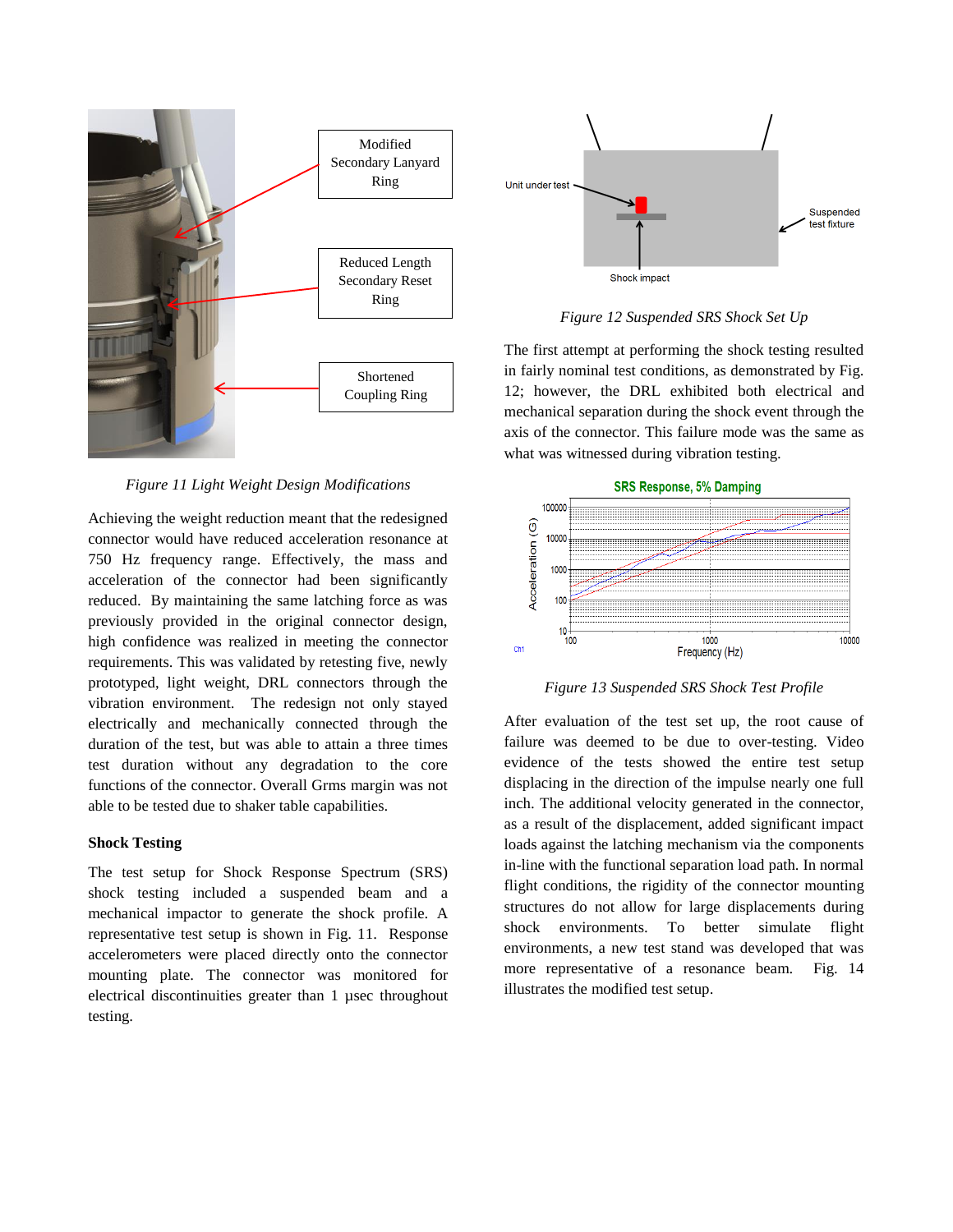

*Figure 14 Resonant Beam SRS Shock Set Up*

This setup was validated to meet the SRS shock profiles without introducing significant displacements (Fig. 14). There were peaks outside of allowable test tolerances at 1100 Hz, but with the connector passing at these levels, the test fixture was validated to be similar to flight conditions. Performing a retest of the DRL connector demonstrated the DRL was capable of meeting the SRS shock environments required for human-rated space flight with an additional margin of +3db above qualification requirements.



*Figure 15 Resonance Beam SRS Shock Profile*

#### **LESSONS LEARNED**

Three significant lessons were learned from the development testing of the DRL connector systems:

1. Analytical models of the connector system under both vibration and shock environments were pursued as early risk mitigation plans. Both sets of finite element modeling and LS-Dyna predictions proved to not accurately simulate actual conditions. The first component that was extremely difficult to simulate was the latching spring force of the connector. Attempting to accurately model the characteristics of

a canted coil latching spring proved futile and it was less of a cost and schedule impact to just perform actual testing. The other difficulty of modeling the connector system is anticipating the interactions of non-rigid bodies. The LS-Dyna analysis came close to accurately representing this, but ultimately could not predict the actual interactions of non-coupled components within the connector.

- 2. Elegant solutions can be acquired in the face of extreme requirements. The general approach to most of our test failures, especially during mechanical environments, is to beef up the structures or springs to ensure that it passes. In this particular case, removing mass provided a connector that met all requirements, as well as providing the added bonus of reduced weight for weight critical launch vehicles.
- 3. Test stand proofing is incredibly important in verifying new products or requirements. As it is difficult to directly mount accelerometers onto a small, circular connector, it was incredibly important to fully understand what the acceleration input into the connector was. In addition to ensuring the right profiles were being tested to, it was important to evaluate the characteristics of the test setup that are not represented in the recorded acceleration levels. This includes fixture stiffness and rigidity. The initial SRS shock testing showed all acceleration levels within the allowable test tolerances and yet it still over tested the parts due to the high displacement that was present. Fixture evaluations should be done using mass models; otherwise, one may expunge multiple units just trying to achieve a good test setup.

# **CONCLUSION**

Utilizing the light weight design, the DRL connector out performs the maximum predicted environments of the most extreme systems of human-rated space flight vehicles; providing critical electrical signal while mated and low release forces when separation must occur. It fits within a smaller envelope than the M38999/31 Type 4 allowing a plug in replacement to single lanyard connectors. This connector also meets the requirements of fault tolerance for human rated spaceflight, a condition not met by standard lanyard connectors.